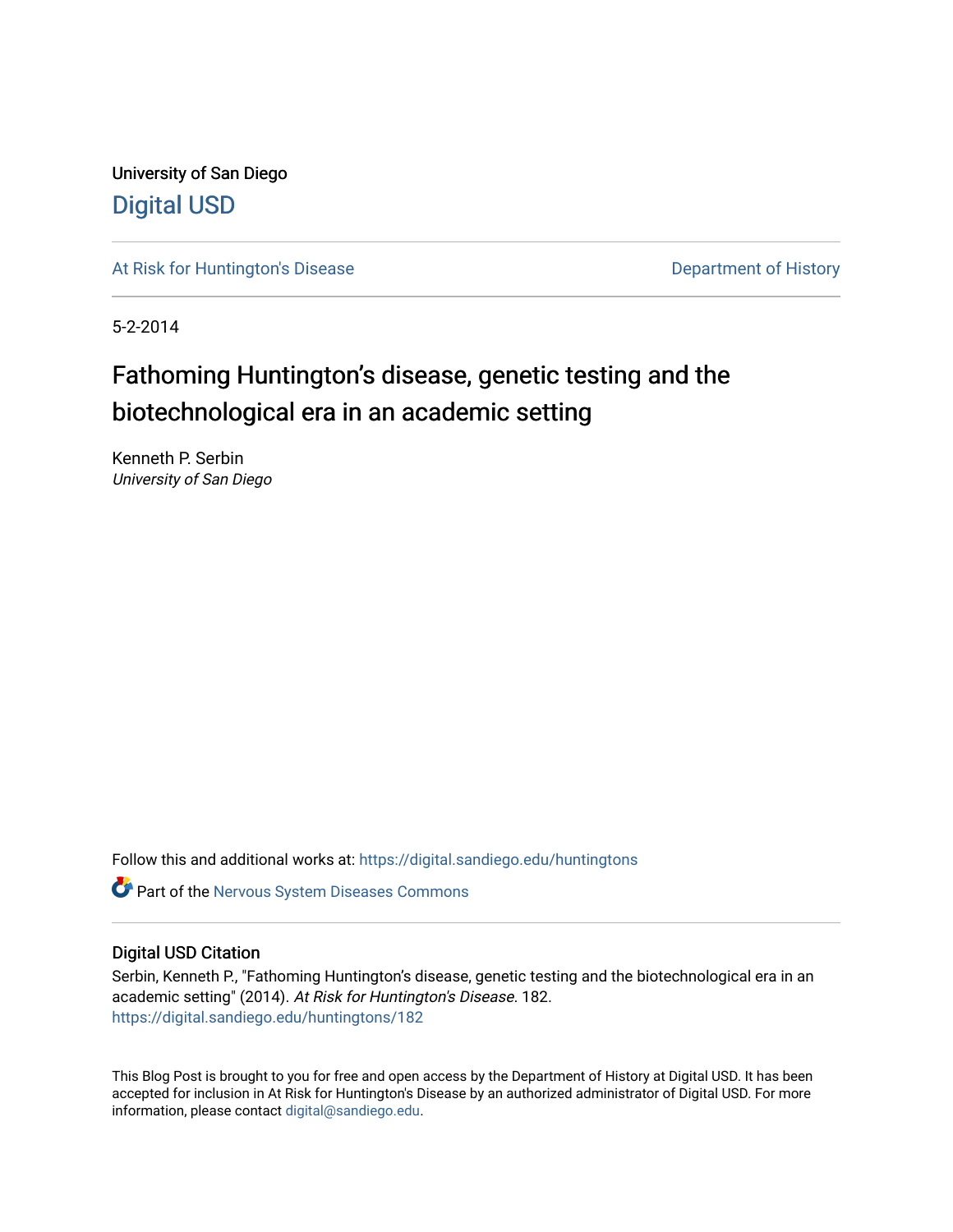#### More **[Create Blog](https://www.blogger.com/home#create) [Sign In](https://www.blogger.com/)**

# [At Risk for Huntington's Disease](http://curehd.blogspot.com/)

*HD is a genetically caused brain disorder that causes uncontrollable bodily movements and robs people's ability to walk, talk, eat, and think. The final result is a slow, ugly death. Children of parents with HD have a 50-50 chance of inheriting the disease. There is no cure or treatment.*

# Blog Archive

- $\blacktriangleright$  [2021](http://curehd.blogspot.com/2021/) (12)
- $2020(16)$  $2020(16)$
- $-2019(19)$  $-2019(19)$  $-2019(19)$
- $\blacktriangleright$  [2018](http://curehd.blogspot.com/2018/) (16)
- $2017(14)$  $2017(14)$
- $2016(13)$  $2016(13)$
- $\blacktriangleright$  [2015](http://curehd.blogspot.com/2015/) (24)
- $\sqrt{2014(24)}$  $\sqrt{2014(24)}$  $\sqrt{2014(24)}$
- [►](javascript:void(0)) [December](http://curehd.blogspot.com/2014/12/) (2)
- [►](javascript:void(0)) [October](http://curehd.blogspot.com/2014/10/) (1)
- [►](javascript:void(0)) [September](http://curehd.blogspot.com/2014/09/) (2)
- $\blacktriangleright$  [August](http://curehd.blogspot.com/2014/08/) (3)
- $\blacktriangleright$  [July](http://curehd.blogspot.com/2014/07/) (1)
- $\blacktriangleright$  [June](http://curehd.blogspot.com/2014/06/) (2)
- $\nabla$  [May](http://curehd.blogspot.com/2014/05/)  $(3)$

Anonymous donors, [confidentiality,](http://curehd.blogspot.com/2014/05/anonymous-donors-confidentiality-and.html) and how we all ...

Support from [unaffected](http://curehd.blogspot.com/2014/05/support-from-unaffected-relatives-makes.html) relatives makes big

differ...

Fathoming

[Huntington's](http://curehd.blogspot.com/2014/05/fathoming-huntingtons-disease-genetic.html) disease, genetic testing an...

- $\blacktriangleright$  [April](http://curehd.blogspot.com/2014/04/) (3)
- $\blacktriangleright$  [March](http://curehd.blogspot.com/2014/03/) (2)
- $\blacktriangleright$  [February](http://curehd.blogspot.com/2014/02/) (3)
- $\blacktriangleright$  [January](http://curehd.blogspot.com/2014/01/) (2)
- [►](javascript:void(0)) [2013](http://curehd.blogspot.com/2013/) (30)
- $2012(26)$  $2012(26)$
- $-2011(33)$  $-2011(33)$  $-2011(33)$
- $\blacktriangleright$  [2010](http://curehd.blogspot.com/2010/) (26)
- $-2009(21)$  $-2009(21)$  $-2009(21)$
- $\blacktriangleright$  [2008](http://curehd.blogspot.com/2008/) $(7)$
- $2007(7)$  $2007(7)$
- $\blacktriangleright$  [2006](http://curehd.blogspot.com/2006/) (4)
- $\blacktriangleright$  [2005](http://curehd.blogspot.com/2005/) (17)

About Me **GENE [VERITAS](https://www.blogger.com/profile/10911736205741688185)** 

View my [complete](https://www.blogger.com/profile/10911736205741688185) profile

### FRIDAY, MAY 02, 2014

# Fathoming Huntington's disease, genetic testing and the biotechnological era in an academic setting

The decision to undergo genetic testing for an inherited, untreatable disease carries the risk of a devastating, life-transforming result. We in the Huntington's disease community know all too well the medical and social consequences of carrying the genetic mutation for this neurological condition, which produces uncontrollable movements, dementia, and mood and psychiatric disorders.

At the same time, testing positive for a genetic disorder can potentially provide an individual with sufficient advance warning to enable informed decisions regarding planning a family, finances, insurance coverage, career, and other key matters.

I've reflected frequently on the perils, benefits, and ethical challenges of genetic testing. In fewer than five years, my family faced three tests: my mother's positive test (and diagnosis) for HD in 1995, my positive test in 1999, and our daughter's negative test in the womb in 2000. I have discussed genetic testing in many articles in this blog as well as in the nearly dozen speeches I have made on HD in the past four years.

I prepared practically all of these written and oral accounts for audiences mainly familiar with HD and the issues surrounding genetic testing. Testing was always just one topic among many covered.

#### **As poignant as ever**

Recently I was prompted to ponder genetic testing again, but in a different format and setting. At the invitation of Nazin Sedehi, a senior at the [University of San Diego](http://www.sandiego.edu/) (USD), I participated in a video on HD and my family's experiences with genetic testing.

After exiting the "HD closet" in late 2012 with the publication of an article in *[The Chronicle of Higher Education](https://chronicle.com/article/Racing-Against-the-Genetic/135542)*, USD placed a [feature story](http://www.sandiego.edu/cas/news_events/feature_stories/kenneth_serbin.php) and photos of me and my family on its website.

Now, at Sedehi's behest, I did an interview for two websites aimed at helping a general audience explore the dilemmas of genetic testing and other bioethical challenges.

Sedehi conducted the interview with the benefit of her studies as a premed interdisciplinary humanities major. I was distinctly the *subject* of Sedehi's research. The interview had a decidedly *academic* purpose in the broadest, most positive sense of the word: gathering, reflecting upon, and disseminating critical knowledge.

For the first time in an oral presentation, I focused almost exclusively on genetic testing.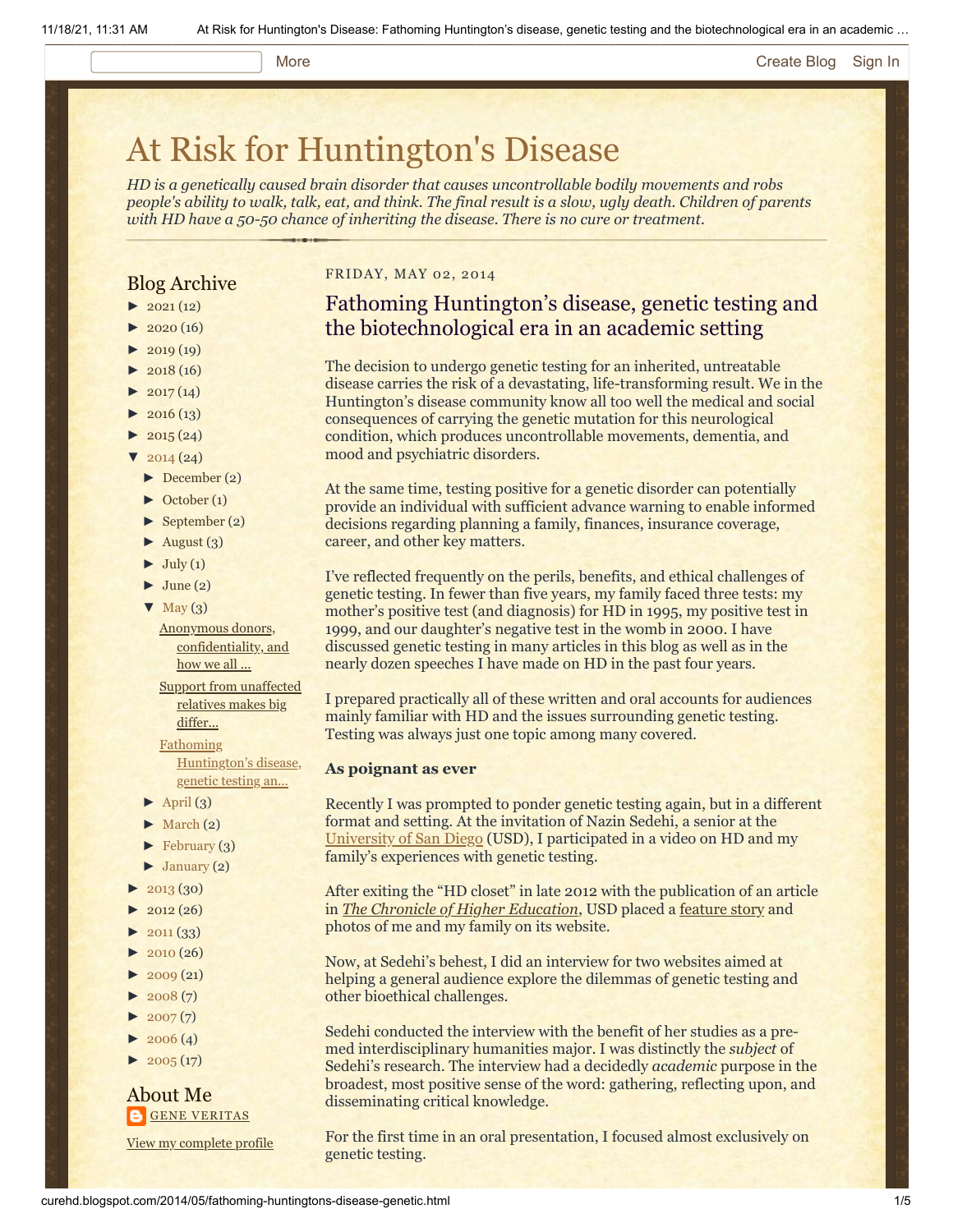11/18/21, 11:31 AM At Risk for Huntington's Disease: Fathoming Huntington's disease, genetic testing and the biotechnological era in an academic …

# HD Links

#### [Huntington's](http://www.hdsa.org/) Disease Society

of America [International](http://www.huntington-assoc.com/) Huntington **Association** [Huntington's](http://hddrugworks.org/) Disease Drug **Works** [Huntington's](http://www.hdlighthouse.org/) Disease **Lighthouse Hereditary Disease [Foundation](http://www.hdfoundation.org/)** [Huntington's](http://www.hdac.org/) Disease Advocacy Center Thomas [Cellini Huntington's](http://www.ourtchfoundation.org/) **Foundation** HDSA Orange County (CA) **[Affiliate](http://www.hdsaoc.org/)** HD Free with [PGD!](http://www.hdfreewithpgd.com/) [Stanford](http://www.stanford.edu/group/hopes/) HOPES Earth Source [CoQ10,](http://www.escoq10.com/) Inc.

# HD Blogs and Individuals

Chris Furbee: [Huntingtons](http://www.huntingtonsdance.org/) **Dance** Angela F.: Surviving [Huntington's?](http://survivinghuntingtons.blogspot.com/) Heather's [Huntington's](http://heatherdugdale.angelfire.com/) Disease Page

Despite having touched often on this topic, it felt as poignant as ever to reflect on it again.

**'You can't kill the gene'**

I met Sedehi after reaching out to her and others at USD who last year set [up a new student-designed website called Genetics Generation. The site](http://www.sandiego.edu/insideusd/?p=30385) aims to provide impartial information about genetics-based technologies and engage the general public regarding genetics and ethics.

The interview took place in my office at USD, where I have taught since 1993 and chaired the [Department of History](http://www.sandiego.edu/cas/history/) since 2009. Sedehi produced the video for an independent study supervised by Laura Rivard, Ph.D., an adjunct professor in the USD Department of Biology, with the purpose of generating content for the student-run site and Dr. Rivard's Genetics Generation blog [at Nature Education's Scitable online teaching/learn](http://www.nature.com/scitable/forums/genetics-generation)ing portal.

"You know, you can't just extirpate this thing from your body," I state at the start of the video, underscoring the genetic nature of HD. "It's not like a virus that you can hope goes away with time if you take some orange juice, and the cold virus goes away. It's not like a bacteria, which you can treat with an antibiotic."

I speak as the juxtaposed images of a normal brain and a shrunken HD brain fill the screen.



*A scene from the video comparing a normal with an HD-affected brain*

"It's not even like cancer," I continue. "In cancer there's chemotherapy, there's radiation. You can kill the cancer cells. But you can't kill the huntingtin gene."

Sedehi cuts to my response to the question about my reason for getting tested. I explain that I wanted to get tested "immediately" after learning of my mother's diagnosis. However, on the advice of people familiar with the social risks of genetic testing, I postponed my decision.

Ultimately, I decided to get tested.

"It would be a way for me to fight back," I declare. "Knowledge is power, and having that knowledge would enable me to care for myself in the best way possible, as a way to avoid the symptoms of the disease."

## **Our most difficult experience**

Then the interview tackles the most difficult issue my wife and I faced: the testing of our daughter.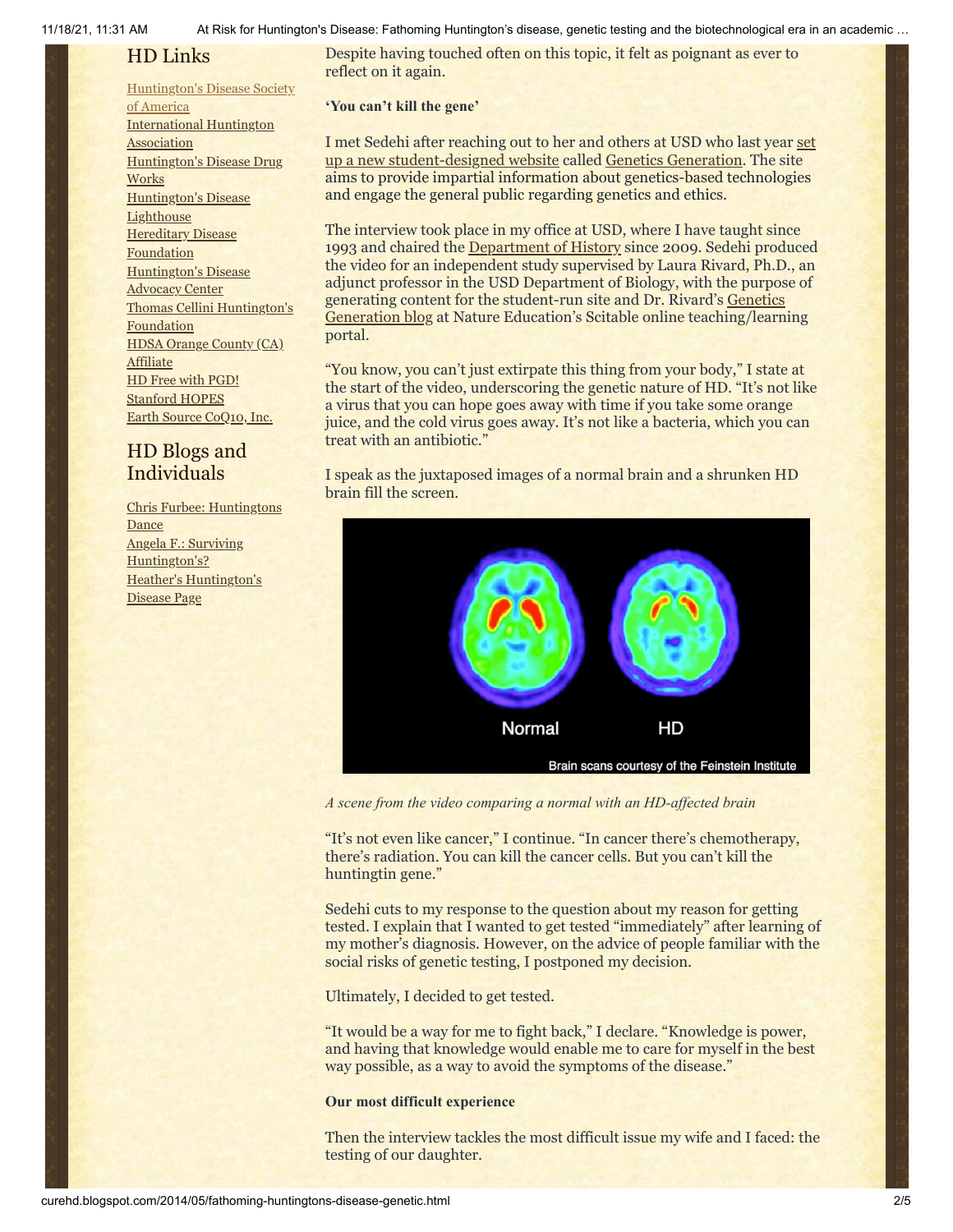11/18/21, 11:31 AM At Risk for Huntington's Disease: Fathoming Huntington's disease, genetic testing and the biotechnological era in an academic …

"We knew that because I had tested positive for the disease, the potential child had a 50-50 chance of inheriting the mutation," I say. "We also knew that when a father passes on the disease, he in some instances can pass it on in a far worse form. She was tested in the womb."

I note that this was before the arrival of preimplantation genetic diagnosis, which couples today use to screen embryos for the HD mutation.

"The happiest day of our lives was learning that she had tested negative for the Huntington's disease mutation," I state, adding, however, that the "entire experience was certainly one of the most difficult, if not *the* most difficult, experience my wife and I went through together."

#### **No regrets, but a changed life**

When Sedehi asks if I ever wish I hadn't been tested, I respond that I have no regrets. I fantasize about a treatment that would free me and the rest of the community from the scourge of HD.

At the same time, I recognize that HD has profoundly changed my family's life.

"Life's not just about Huntington's disease, but it really did change the way we looked at life," I recall. "It changed the way we think about money, about career, about whether we should move, about the number of children we should have, whether we can buy a retirement home in South America. … It really made us much more cautious in planning for the future."

Sedehi wants to know what comes to mind when I hear the words "Huntington's disease." I respond instantly: my mother and her utter dependence on my father and other caregivers.

Families of HD people witness two deaths, I add.

"The first death is when the person loses a large part of his or her personality, and cannot talk any more, cannot communicate," I explain. "It's as if you've lost that person already. The second death is when they die the physical, final death."

#### **Germinating beneficial ideas**

You can read Sedehi and Dr. Rivard's introduction, watch the video, and participate in an online discussion by [clicking here](http://www.nature.com/scitable/forums/genetics-generation/when-a-case-study-isn-t-hypothetical-119120903). You can also watch the video below.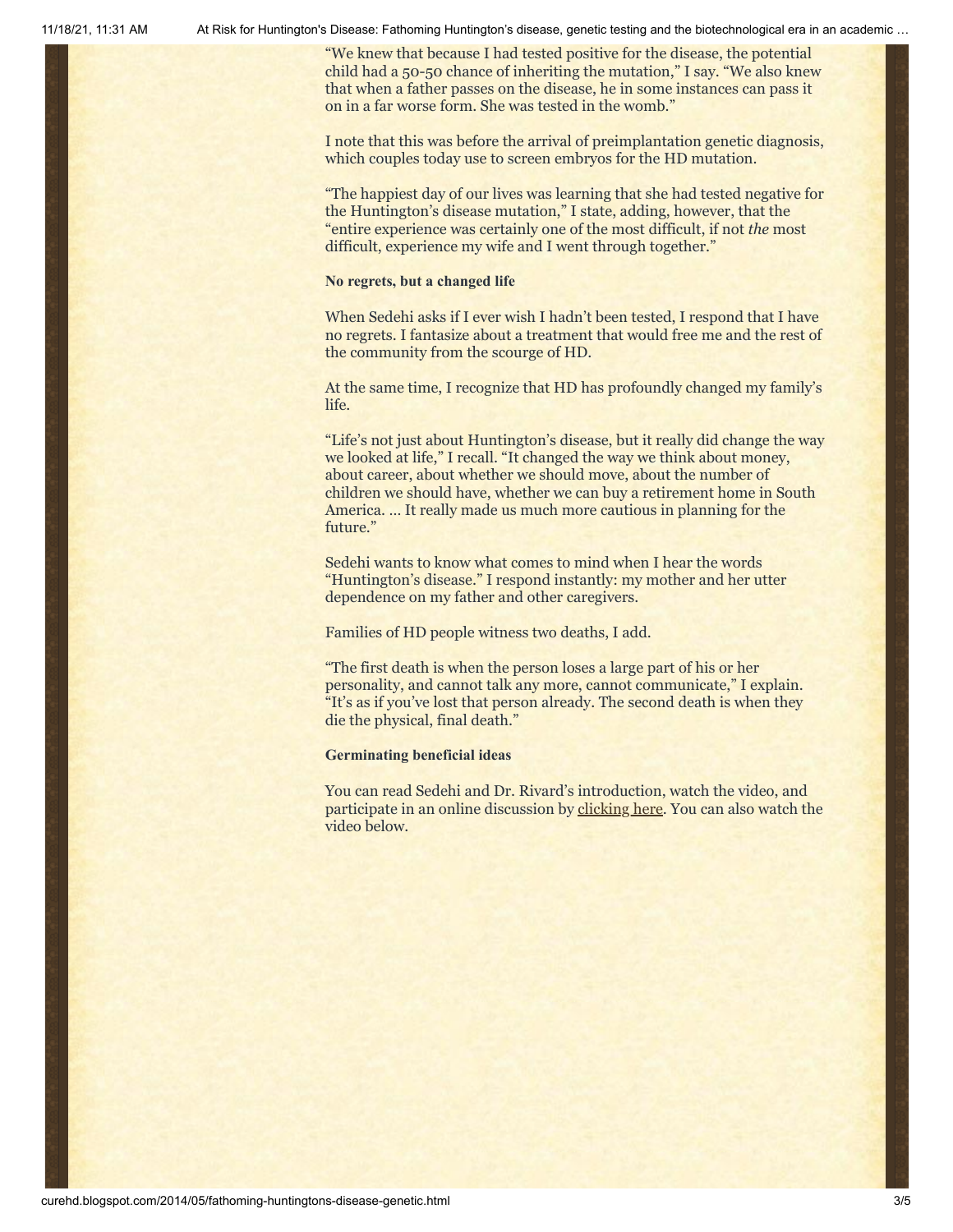

Through our joint efforts, we can help raise awareness about the difficult challenges, as well as the great potential for medical breakthroughs, of the biotechnological era.

Our collaboration reflects the trend towards what academics refer to as "interdisciplinary" research and teaching, where professors from seemingly disparate fields pool knowledge and differing perspectives to understand problems.



*Dr. Laura Rivard (photo from Genetics Generation website)*